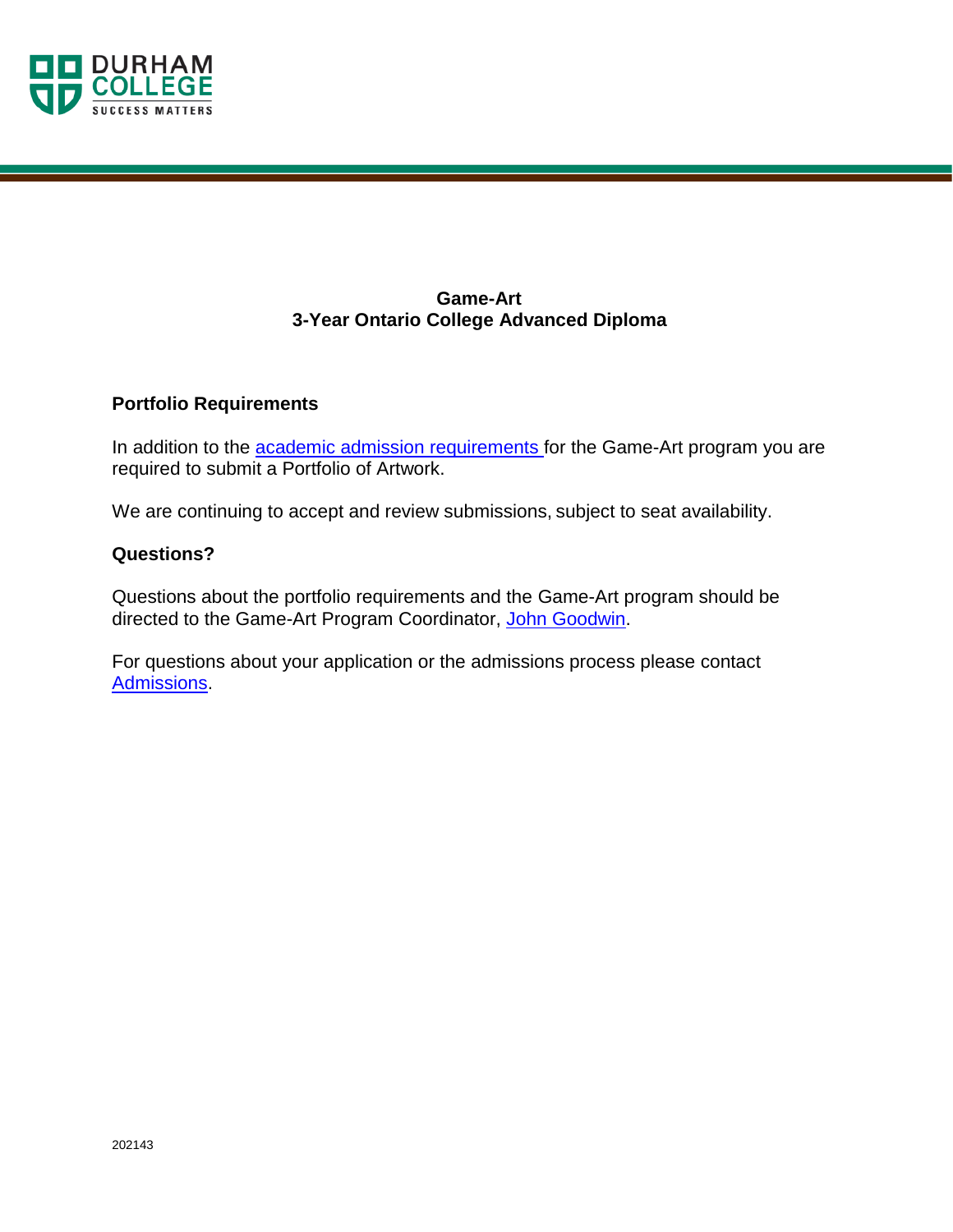

## **Game-Art – Additional Applicant Requirements**

### **HOW TO SUBMIT YOUR PORTFOLIO**

**Ensure that your work is clearly labelled with your first and last name and student number beginning with 100.**

### **BY EMAIL**

To: [john.goodwin@durhamcollege.ca](mailto:john.goodwin@durhamcollege.ca)

Submission subject line must read: Game-Art Portfolio, student # (starting with 100)

Acceptable formats

- Total email size must be 10 mb or less
- PDF document
- Word document
- Link to a webpage
- Link to share cloud storage (Google Drive, OneDrive, Dropbox) (Please make sure anyone with the link can view!)
- Scans in JPEG format

In accordance with Section 39(2) of the Freedom of Information and Protection of Privacy Act, R.S.O. 1990, c. F.31, this is to advise you that the personal information on this form is collected under the legal authority of Ontario Colleges of Applied Arts and Technology Act, 2002 and may be used and/or disclosed for administrative, statistical and/or research purposes of the College and/or the ministries and agencies of the Government of Ontario and the Government of Canada, including but not limited to, tabulating and reporting data on Key Performance Indicators (graduation rate, graduate employment, graduate satisfaction and employer satisfaction).

If you have any questions about the collection, use and disclosure of your personal information by the College, please contact the Freedom of Information Coordinator, Director, Human Rights and Benefits, 2000 Simcoe Street North, Oshawa, ON L1H 7K4, 905.721.2000, extension 2223.